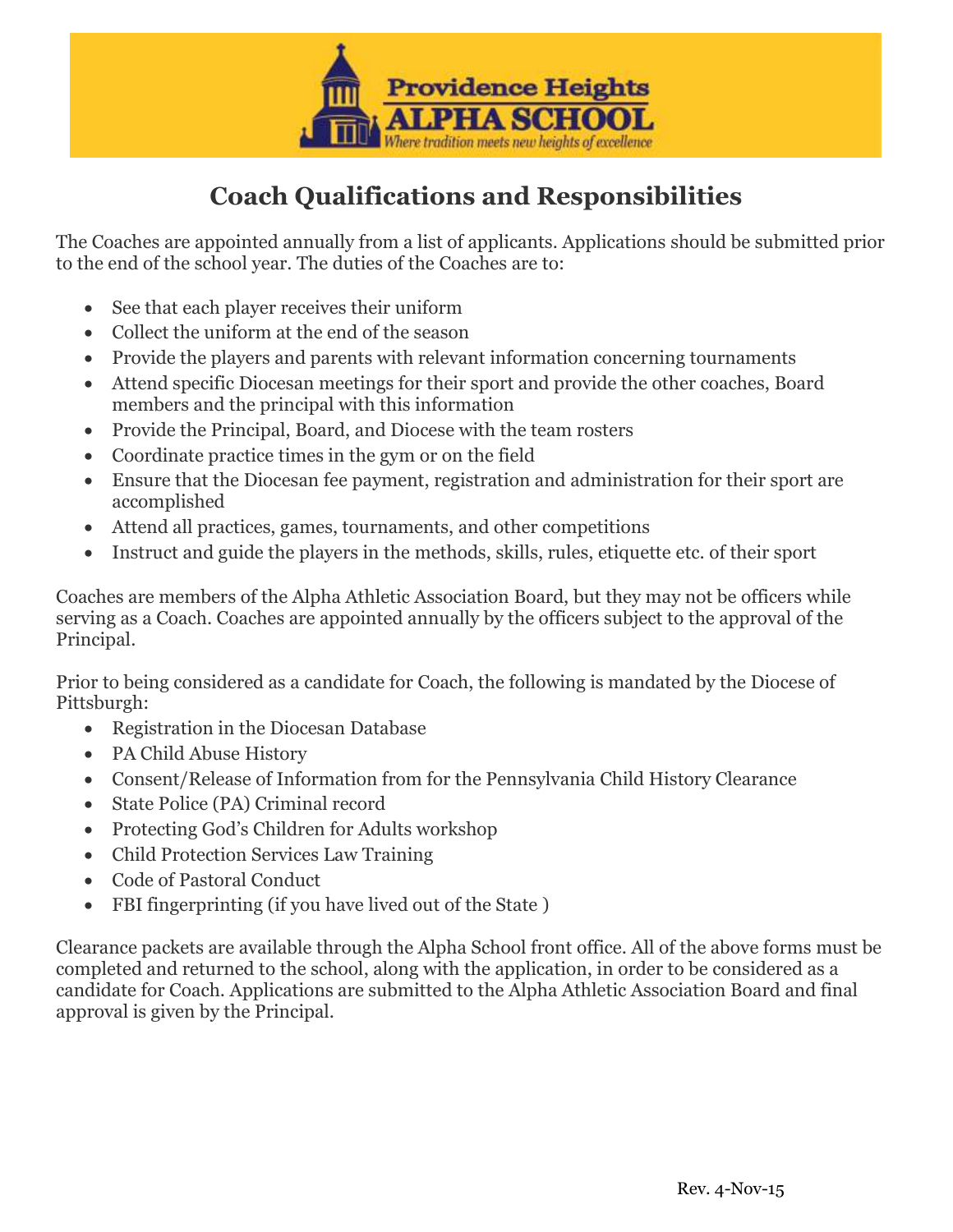

## **APPLICATION FOR COACHING**

| Name: Name and the second contract of the second contract of the second contract of the second contract of the second contract of the second contract of the second contract of the second contract of the second contract of              |                                                                                                                                                                                                                                |
|--------------------------------------------------------------------------------------------------------------------------------------------------------------------------------------------------------------------------------------------|--------------------------------------------------------------------------------------------------------------------------------------------------------------------------------------------------------------------------------|
| Address: <u>Address:</u>                                                                                                                                                                                                                   |                                                                                                                                                                                                                                |
|                                                                                                                                                                                                                                            | Phone Number: Email: Email:                                                                                                                                                                                                    |
| Relationship to School: New York Changes and School:                                                                                                                                                                                       |                                                                                                                                                                                                                                |
|                                                                                                                                                                                                                                            | References                                                                                                                                                                                                                     |
| Personal<br>Name: Name and the second contract of the second contract of the second contract of the second contract of the second contract of the second contract of the second contract of the second contract of the second contract of  | Phone Number:                                                                                                                                                                                                                  |
| Professional                                                                                                                                                                                                                               | Phone Number: 2000                                                                                                                                                                                                             |
| Coaching<br>Name: Name and the set of the set of the set of the set of the set of the set of the set of the set of the set of the set of the set of the set of the set of the set of the set of the set of the set of the set of the set o |                                                                                                                                                                                                                                |
| I would like to apply for the position of:<br>$\Box$ Coach                                                                                                                                                                                 | $\Box$ Assistant Coach                                                                                                                                                                                                         |
| For the sport:<br>$\Box$ Basketball<br>$\Box$ Cross-country                                                                                                                                                                                | $\Box$ Soccer<br>$\Box$ Volleyball                                                                                                                                                                                             |
|                                                                                                                                                                                                                                            | <b>Coaching Experience</b><br>Dates: No. 1998.                                                                                                                                                                                 |
|                                                                                                                                                                                                                                            |                                                                                                                                                                                                                                |
| Organization:                                                                                                                                                                                                                              |                                                                                                                                                                                                                                |
|                                                                                                                                                                                                                                            | Experience                                                                                                                                                                                                                     |
|                                                                                                                                                                                                                                            | Organization: New York Changes and Changes and Changes and Changes and Changes and Changes and Changes and Changes and Changes and Changes and Changes and Changes and Changes and Changes and Changes and Changes and Changes |
| Position: 2000 and 2000 and 2000 and 2000 and 2000 and 2000 and 2000 and 2000 and 2000 and 2000 and 2000 and 2000 and 2000 and 2000 and 2000 and 2000 and 2000 and 2000 and 2000 and 2000 and 2000 and 2000 and 2000 and 2000              | Dates: <u>Dates:</u>                                                                                                                                                                                                           |

Why do you want to be a Coach?

What would you bring to the Alpha Sports Program?